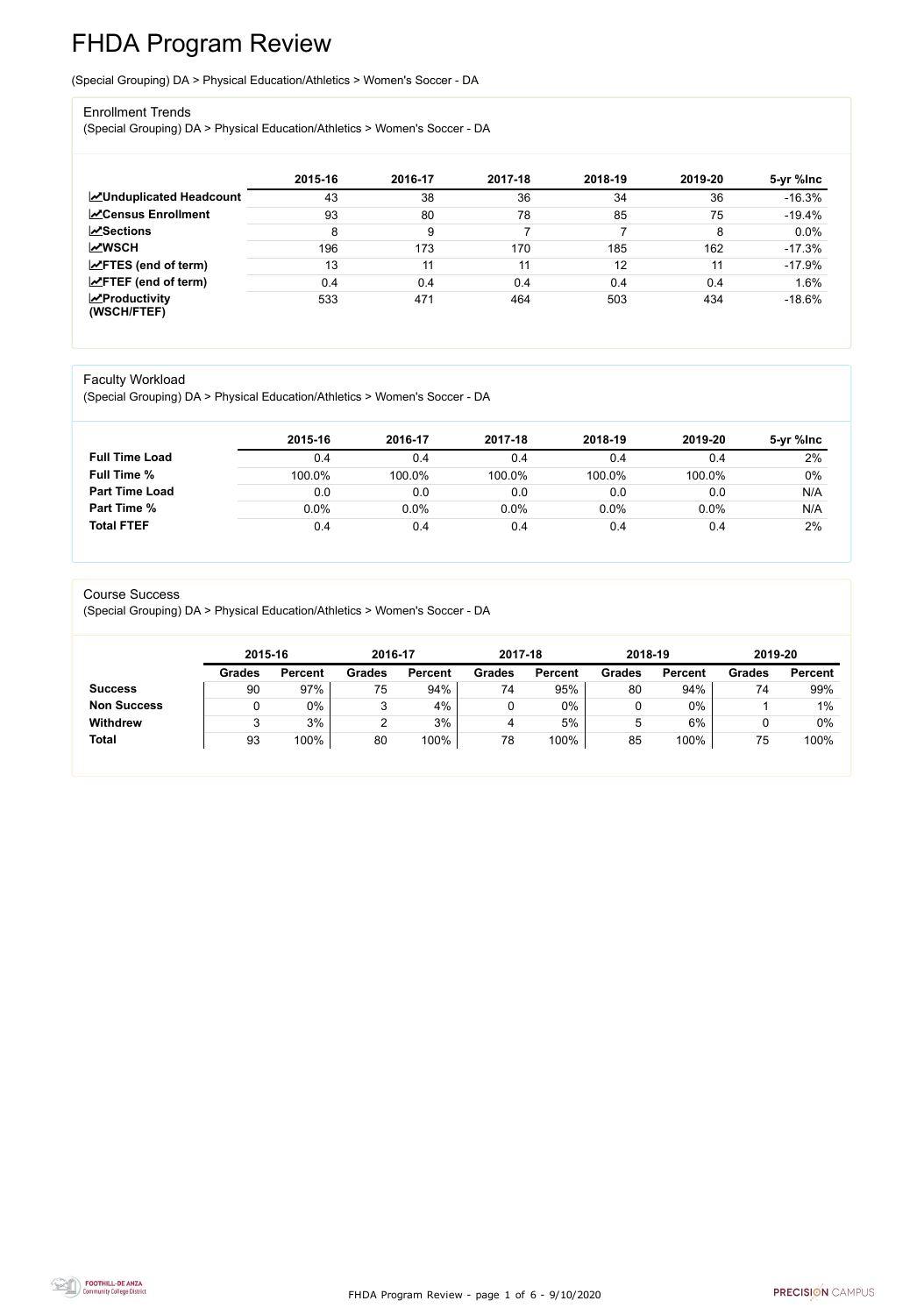FHDA Program Review - page 2 of 6 - 9/10/2020



### Course Success for African American, Latinx, and Filipinx Students

### Course Success for Asian, Native American, Pacific Islander, White, and Decline to State Students

|                    | 2015-16       |                | 2016-17       |                | 2017-18       |                | 2018-19       |                | 2019-20       |                |
|--------------------|---------------|----------------|---------------|----------------|---------------|----------------|---------------|----------------|---------------|----------------|
|                    | <b>Grades</b> | <b>Percent</b> | <b>Grades</b> | <b>Percent</b> | <b>Grades</b> | <b>Percent</b> | <b>Grades</b> | <b>Percent</b> | <b>Grades</b> | <b>Percent</b> |
| <b>Success</b>     | 57            | 97%            | 50            | 91%            | 53            | 98%            | 58            | 94%            | 52            | 98%            |
| <b>Non Success</b> |               | $0\%$          | ື             | 5%             |               | $0\%$          |               | 0%             |               | 2%             |
| <b>Withdrew</b>    |               | 3%             |               | 4%             |               | 2%             |               | 6%             |               | $0\%$          |
| <b>Total</b>       | 59            | 100%           | 55            | 100%           | 54            | 100%           | 62            | 100%           | 53            | 100%           |

|                    | 2015-16       |                | 2016-17       |                | 2017-18       |                | 2018-19       |                | 2019-20       |                |
|--------------------|---------------|----------------|---------------|----------------|---------------|----------------|---------------|----------------|---------------|----------------|
|                    | <b>Grades</b> | <b>Percent</b> | <b>Grades</b> | <b>Percent</b> | <b>Grades</b> | <b>Percent</b> | <b>Grades</b> | <b>Percent</b> | <b>Grades</b> | <b>Percent</b> |
| <b>Success</b>     | 33            | 97%            | 25            | 100%           | 21            | 88%            | 22            | 96%            | 22            | 100%           |
| <b>Non Success</b> |               | $0\%$          |               | 0%             |               | 0%             |               | 0%             |               | $0\%$          |
| <b>Withdrew</b>    |               | 3%             |               | 0%             |               | 13%            |               | 4%             |               | $0\%$          |
| <b>Total</b>       | 34            | 100%           | 25            | 100%           | 24            | 100%           | 23            | 100%           | 22            | 100%           |
|                    |               |                |               |                |               |                |               |                |               |                |

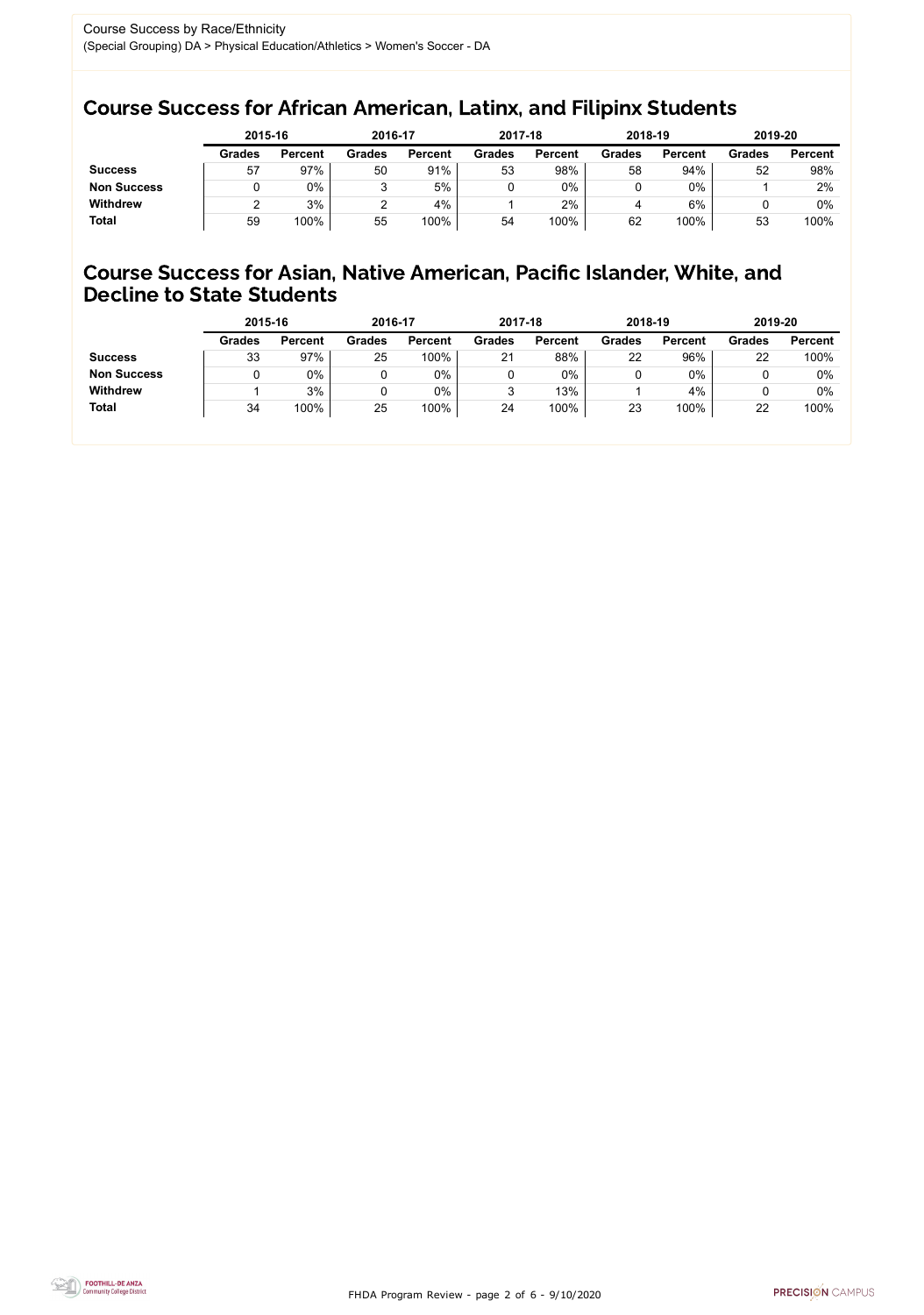FHDA Program Review - page 3 of 6 - 9/10/2020



Some courses may continue to be listed but no longer have data due to renumbering or because the course was not offered in the past five years.



### by Gender

|               | 2015-16 |                |     | 2016-17        |     | 2017-18        |     | 2018-19        |     | 2019-20        |  |
|---------------|---------|----------------|-----|----------------|-----|----------------|-----|----------------|-----|----------------|--|
|               | Enr     | <b>Percent</b> | Enr | <b>Percent</b> | Enr | <b>Percent</b> | Enr | <b>Percent</b> | Enr | <b>Percent</b> |  |
| <b>Female</b> | 93      | 100%           |     | 96%            | 72  | 92%            | 85  | 100%           | 75  | 100%           |  |
| <b>Male</b>   |         | $0\%$          |     | 4%             |     | 8%             |     | $0\%$          |     | $0\%$          |  |
| <b>Total</b>  | 93      | 100%           | 80  | 100%           | 78  | 100%           | 85  | 100%           | 75  | 100%           |  |

## by Ethnicity

|                         | 2015-16 |                |     | 2016-17        |     | 2017-18        | 2018-19 |                | 2019-20 |                |
|-------------------------|---------|----------------|-----|----------------|-----|----------------|---------|----------------|---------|----------------|
|                         | Enr     | <b>Percent</b> | Enr | <b>Percent</b> | Enr | <b>Percent</b> | Enr     | <b>Percent</b> | Enr     | <b>Percent</b> |
| <b>African American</b> | 4       | 4%             | 3   | 4%             |     | $1\%$          | 0       | $0\%$          |         | $0\%$          |
| Asian                   | 4       | 4%             | 4   | 5%             | 8   | 10%            | 17      | 20%            | 8       | 11%            |
| <b>Filipinx</b>         | 0       | $0\%$          | 0   | $0\%$          | 4   | 5%             | 3       | 4%             | 5       | 7%             |
| Latinx                  | 55      | 59%            | 52  | 65%            | 49  | 63%            | 59      | 69%            | 48      | 64%            |
| <b>Pacific Islander</b> | 0       | $0\%$          | 0   | $0\%$          |     | $1\%$          | 0       | $0\%$          | ◠       | 3%             |
| White                   | 26      | 28%            | 21  | 26%            | 15  | 19%            | 5       | 6%             | 9       | 12%            |
| <b>Decline to State</b> | 4       | 4%             | 0   | $0\%$          | 0   | $0\%$          |         | $1\%$          | 3       | 4%             |
| <b>Total</b>            | 93      | 100%           | 80  | 100%           | 78  | 100%           | 85      | 100%           | 75      | 100%           |

### by Age

|              | 2015-16 |                |     | 2016-17        |     | 2017-18        |     | 2018-19        |     | 2019-20        |  |
|--------------|---------|----------------|-----|----------------|-----|----------------|-----|----------------|-----|----------------|--|
|              | Enr     | <b>Percent</b> | Enr | <b>Percent</b> | Enr | <b>Percent</b> | Enr | <b>Percent</b> | Enr | <b>Percent</b> |  |
| 19 or less   | 33      | 35%            | 38  | 48%            | 43  | 55%            | 40  | 47%            | 50  | 67%            |  |
| $20 - 24$    | 51      | 55%            | 40  | 50%            | 35  | 45%            | 43  | 51%            | 24  | 32%            |  |
| 25-39        |         | 10%            |     | 3%             | 0   | $0\%$          |     | 2%             |     | $1\%$          |  |
| <b>Total</b> | 93      | 100%           | 80  | 100%           | 78  | 100%           | 85  | 100%           | 75  | 100%           |  |

### by Education Level

|                           | 2015-16 |                |     | 2016-17        |     | 2017-18        | 2018-19 |                | 2019-20 |                |
|---------------------------|---------|----------------|-----|----------------|-----|----------------|---------|----------------|---------|----------------|
|                           | Enr     | <b>Percent</b> | Enr | <b>Percent</b> | Enr | <b>Percent</b> | Enr     | <b>Percent</b> | Enr     | <b>Percent</b> |
| <b>Bachelor or higher</b> |         | 3%             |     | $0\%$          |     | $0\%$          |         | $0\%$          |         | 0%             |
| <b>Associate</b>          |         | $0\%$          |     | $0\%$          |     | $0\%$          |         | 1%             |         | 0%             |
| <b>HS/Equivalent</b>      | 84      | 90%            | 80  | 100%           | 75  | 96%            | 84      | 99%            | 74      | 99%            |
| <b>All Other</b>          | 6       | 6%             |     | $0\%$          | ↷   | 4%             |         | 0%             |         | $1\%$          |
| <b>Total</b>              | 93      | 100%           | 80  | 100%           | 78  | 100%           | 85      | 100%           | 75      | 100%           |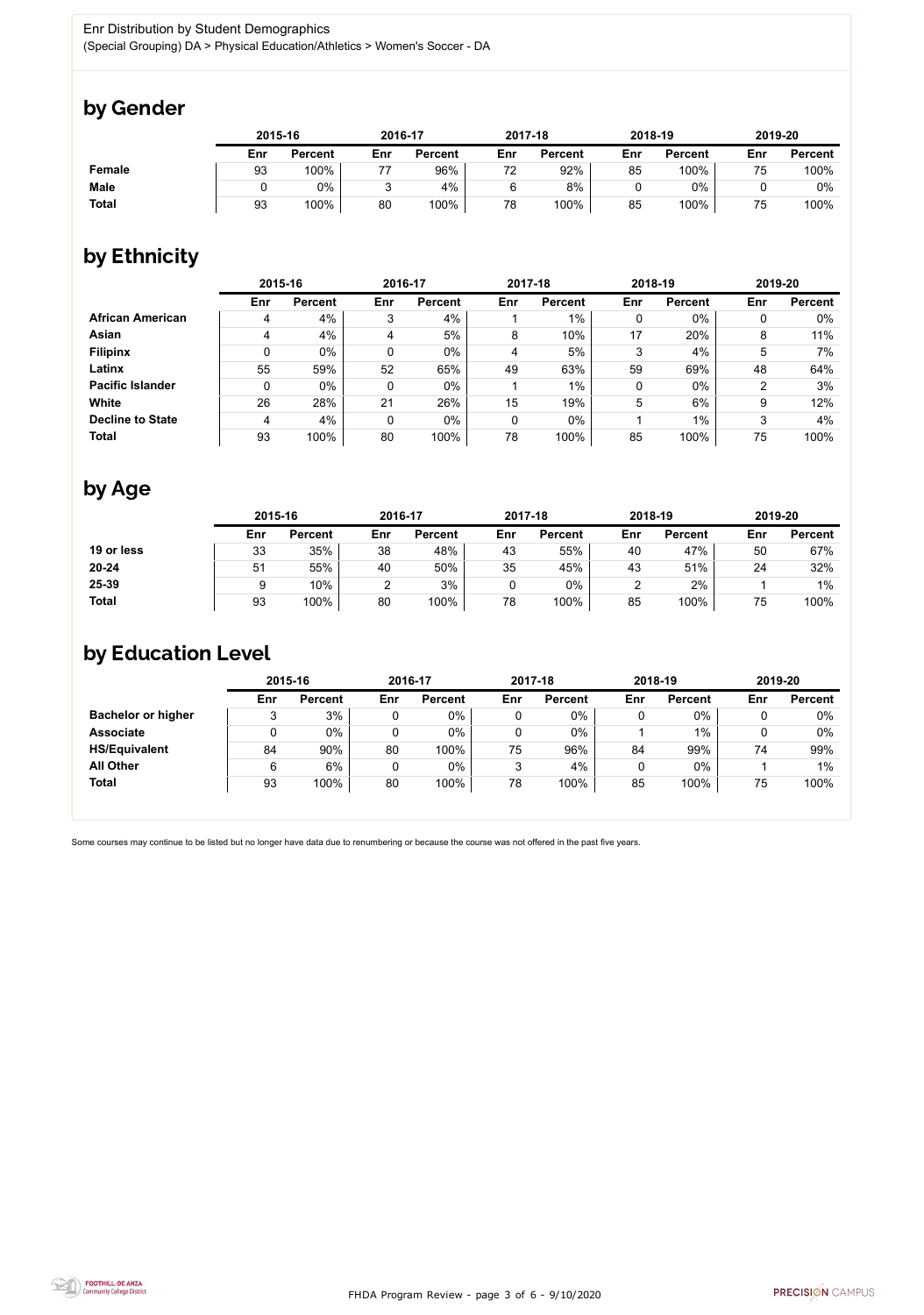FHDA Program Review - page 4 of 6 - 9/10/2020



#### Success Rates by Gender (Special Grouping) DA > Physical Education/Athletics > Women's Soccer - DA

|               |                |                |                    | 2019-20        |                 |                |               |                |
|---------------|----------------|----------------|--------------------|----------------|-----------------|----------------|---------------|----------------|
|               | <b>Success</b> |                | <b>Non Success</b> |                | <b>Withdrew</b> |                | <b>Total</b>  |                |
|               | <b>Grades</b>  | <b>Percent</b> | <b>Grades</b>      | <b>Percent</b> | <b>Grades</b>   | <b>Percent</b> | <b>Grades</b> | <b>Percent</b> |
| <b>Female</b> | 74             | 99%            | 1                  | $1\%$          | $\mathbf 0$     | 0%             | 75            | 100%           |
| <b>Male</b>   | $\mathbf 0$    | N/A            | $\mathbf 0$        | N/A            | $\mathbf 0$     | N/A            | $\mathbf 0$   | 100%           |
| All           | 74             | 99%            | $\mathbf 1$        | $1\%$          | $\mathbf 0$     | $0\%$          | 75            | 100%           |
|               |                |                |                    | 2018-19        |                 |                |               |                |
|               | <b>Success</b> |                | <b>Non Success</b> |                | <b>Withdrew</b> |                | <b>Total</b>  |                |
|               | <b>Grades</b>  | <b>Percent</b> | <b>Grades</b>      | <b>Percent</b> | <b>Grades</b>   | <b>Percent</b> | <b>Grades</b> | <b>Percent</b> |
| <b>Female</b> | 80             | 94%            | $\mathbf 0$        | 0%             | 5               | 6%             | 85            | 100%           |
| <b>Male</b>   | $\mathbf 0$    | N/A            | $\mathbf 0$        | N/A            | $\mathbf 0$     | N/A            | $\mathbf 0$   | 100%           |
| All           | 80             | 94%            | $\mathbf 0$        | $0\%$          | 5               | 6%             | 85            | 100%           |
|               |                |                |                    | 2017-18        |                 |                |               |                |
|               | <b>Success</b> |                | <b>Non Success</b> |                | <b>Withdrew</b> |                | <b>Total</b>  |                |
|               | <b>Grades</b>  | <b>Percent</b> | <b>Grades</b>      | <b>Percent</b> | <b>Grades</b>   | <b>Percent</b> | <b>Grades</b> | <b>Percent</b> |
| <b>Female</b> | 69             | 96%            | $\mathbf 0$        | 0%             | 3               | 4%             | 72            | 100%           |
| <b>Male</b>   | 5              | 83%            | $\mathbf 0$        | 0%             | $\mathbf{1}$    | 17%            | 6             | 100%           |
| All           | 74             | 95%            | $\mathbf 0$        | $0\%$          | 4               | 5%             | 78            | 100%           |
|               |                |                |                    | 2016-17        |                 |                |               |                |
|               | <b>Success</b> |                | <b>Non Success</b> |                | <b>Withdrew</b> |                | <b>Total</b>  |                |
|               | <b>Grades</b>  | <b>Percent</b> | <b>Grades</b>      | <b>Percent</b> | <b>Grades</b>   | <b>Percent</b> | <b>Grades</b> | <b>Percent</b> |
| <b>Female</b> | 72             | 94%            | $\mathfrak{S}$     | 4%             | $\overline{2}$  | 3%             | 77            | 100%           |
| <b>Male</b>   | 3              | 100%           | $\mathbf 0$        | $0\%$          | 0               | 0%             | 3             | 100%           |
| All           | 75             | 94%            | 3                  | 4%             | $\overline{2}$  | 3%             | 80            | 100%           |
|               |                |                |                    | 2015-16        |                 |                |               |                |
|               | <b>Success</b> |                | <b>Non Success</b> |                | <b>Withdrew</b> |                | <b>Total</b>  |                |
|               | <b>Grades</b>  | <b>Percent</b> | <b>Grades</b>      | <b>Percent</b> | <b>Grades</b>   | <b>Percent</b> | <b>Grades</b> | <b>Percent</b> |
| <b>Female</b> | 90             | 97%            | $\mathbf 0$        | $0\%$          | 3               | 3%             | 93            | 100%           |
| <b>Male</b>   | $\mathbf 0$    | N/A            | $\mathbf 0$        | N/A            | 0               | N/A            | $\mathbf 0$   | 100%           |
| All           | 90             | 97%            | $\pmb{0}$          | $0\%$          | 3               | 3%             | 93            | 100%           |
|               |                |                |                    |                |                 |                |               |                |

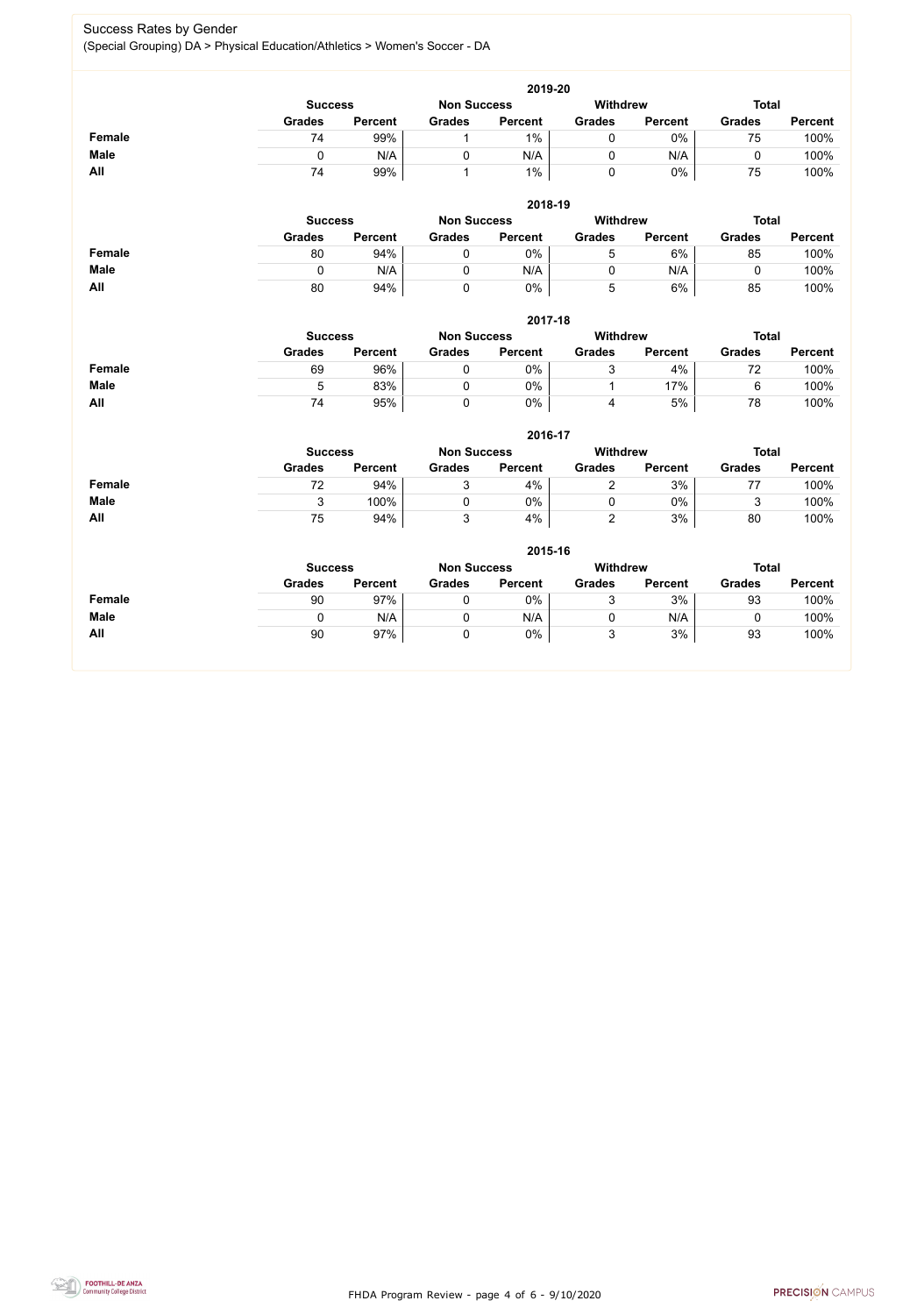FHDA Program Review - page 5 of 6 - 9/10/2020



#### Success Rates by Age (Special Grouping) DA > Physical Education/Athletics > Women's Soccer - DA

|            |               |                                                         |               | 2019-20        |               |                |               |                |  |
|------------|---------------|---------------------------------------------------------|---------------|----------------|---------------|----------------|---------------|----------------|--|
|            |               | <b>Withdrew</b><br><b>Non Success</b><br><b>Success</b> |               |                |               |                |               |                |  |
|            | <b>Grades</b> | <b>Percent</b>                                          | <b>Grades</b> | <b>Percent</b> | <b>Grades</b> | <b>Percent</b> | <b>Grades</b> | <b>Percent</b> |  |
| 19 or less | 50            | 100%                                                    | 0             | 0%             | 0             | $0\%$          | 50            | 100%           |  |
| $20 - 24$  | 24            | 100%                                                    |               | 0%             | 0             | $0\%$          | 24            | 100%           |  |
| 25-39      |               | 0%                                                      |               | 100%           | 0             | $0\%$          |               | 100%           |  |
| All        | 74            | 99%                                                     |               | $1\%$          | 0             | $0\%$          | 75            | 100%           |  |

|            |               |                                      |               | 2018-19        |               |                |               |                |  |
|------------|---------------|--------------------------------------|---------------|----------------|---------------|----------------|---------------|----------------|--|
|            |               | <b>Non Success</b><br><b>Success</b> |               |                |               |                |               | <b>Total</b>   |  |
|            | <b>Grades</b> | <b>Percent</b>                       | <b>Grades</b> | <b>Percent</b> | <b>Grades</b> | <b>Percent</b> | <b>Grades</b> | <b>Percent</b> |  |
| 19 or less | 38            | 95%                                  |               | 0%             |               | 5%             | 40            | 100%           |  |
| $20 - 24$  | 41            | 95%                                  |               | 0%             |               | 5%             | 43            | 100%           |  |
| 25-39      |               | 50%                                  |               | 0%             |               | 50%            |               | 100%           |  |
| All        | 80            | 94%                                  |               | 0%             | ხ             | 6%             | 85            | 100%           |  |

|            | 2017-18        |                |                    |                |                 |                |               |                |  |
|------------|----------------|----------------|--------------------|----------------|-----------------|----------------|---------------|----------------|--|
|            | <b>Success</b> |                | <b>Non Success</b> |                | <b>Withdrew</b> |                | <b>Total</b>  |                |  |
|            | <b>Grades</b>  | <b>Percent</b> | <b>Grades</b>      | <b>Percent</b> | <b>Grades</b>   | <b>Percent</b> | <b>Grades</b> | <b>Percent</b> |  |
| 19 or less | 41             | 95%            |                    | 0%             |                 | 5%             | 43            | 100%           |  |
| $20 - 24$  | 33             | 94%            |                    | $0\%$          | 2               | 6%             | 35            | 100%           |  |
| 25-39      |                | N/A            |                    | N/A            |                 | N/A            | u             | 100%           |  |
| <b>All</b> | 74             | 95%            |                    | 0%             | 4               | 5%             | 78            | 100%           |  |

|            | 2016-17        |                |                    |                |                 |                |               |                |  |
|------------|----------------|----------------|--------------------|----------------|-----------------|----------------|---------------|----------------|--|
|            | <b>Success</b> |                | <b>Non Success</b> |                | <b>Withdrew</b> |                | <b>Total</b>  |                |  |
|            | <b>Grades</b>  | <b>Percent</b> | <b>Grades</b>      | <b>Percent</b> | <b>Grades</b>   | <b>Percent</b> | <b>Grades</b> | <b>Percent</b> |  |
| 19 or less | 37             | 97%            |                    | 3%             | 0               | $0\%$          | 38            | 100%           |  |
| 20-24      | 36             | 90%            |                    | 5%             |                 | 5%             | 40            | 100%           |  |
| 25-39      |                | 100%           |                    | 0%             |                 | $0\%$          |               | 100%           |  |
| All        | 75             | 94%            | ົ                  | 4%             |                 | 3%             | 80            | 100%           |  |

|            | 2015-16        |                |                    |                |                 |                |               |                |  |
|------------|----------------|----------------|--------------------|----------------|-----------------|----------------|---------------|----------------|--|
|            | <b>Success</b> |                | <b>Non Success</b> |                | <b>Withdrew</b> |                | <b>Total</b>  |                |  |
|            | <b>Grades</b>  | <b>Percent</b> | <b>Grades</b>      | <b>Percent</b> | <b>Grades</b>   | <b>Percent</b> | <b>Grades</b> | <b>Percent</b> |  |
| 19 or less | 33             | 100%           |                    | 0%             | 0               | $0\%$          | 33            | 100%           |  |
| $20 - 24$  | 48             | 94%            |                    | $0\%$          | 3               | 6%             | 51            | 100%           |  |
| 25-39      | 9              | 100%           |                    | 0%             |                 | $0\%$          | g             | 100%           |  |
| All        | 90             | 97%            |                    | $0\%$          | 3               | 3%             | 93            | 100%           |  |
|            |                |                |                    |                |                 |                |               |                |  |